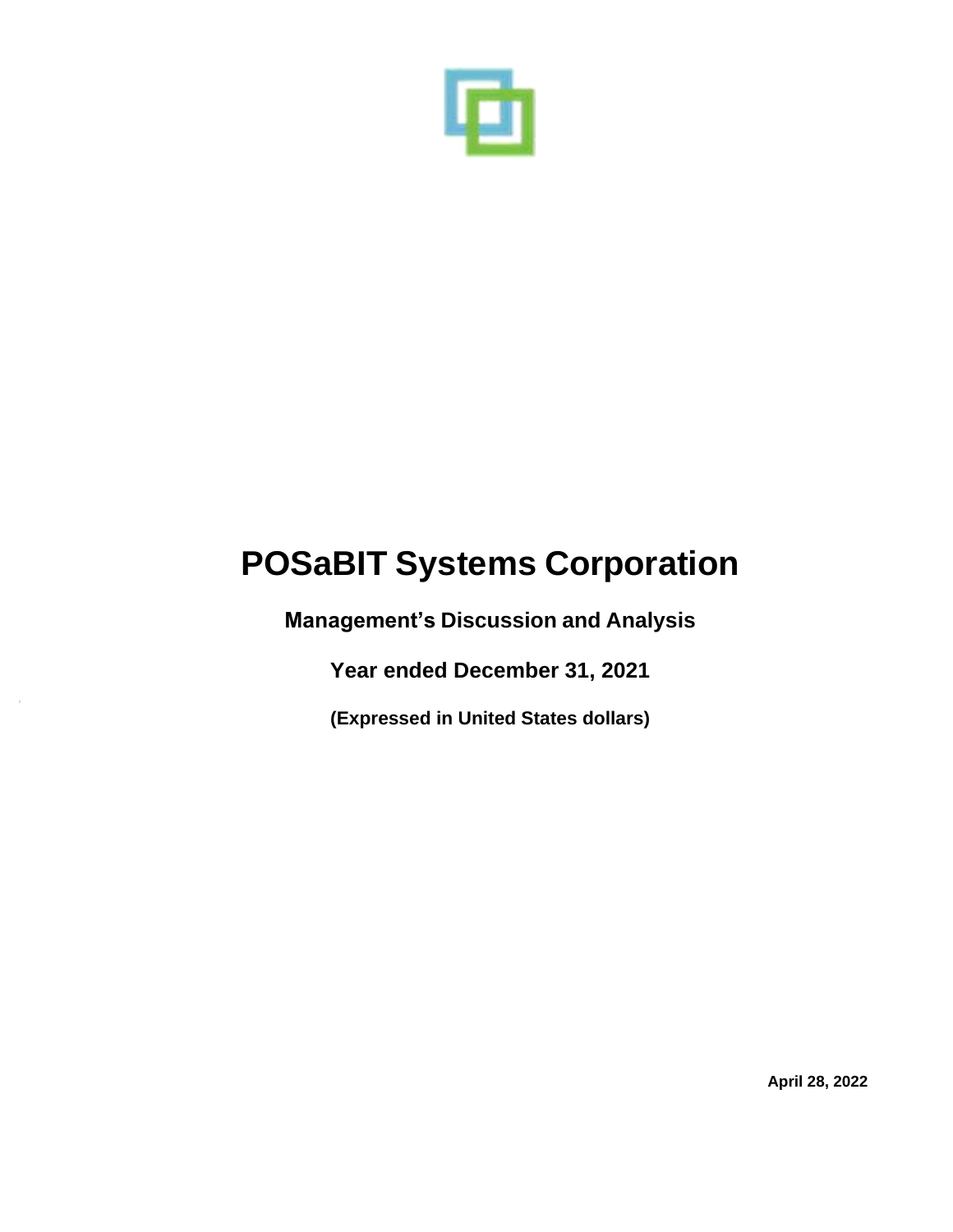### **MANAGEMENT'S DISCUSSION AND ANALYSIS (Expressed in United States dollars)**

**Year ended December 31, 2021**

*This management discussion and analysis ("MD&A") has been prepared based on information available to POSaBIT Systems Corporation ("POSaBIT" or the "Company") as at April 28 2022. This MD&A is based on information available to POSaBIT and updates disclosure previously provided in the Company's Annual MD&A,*  up to the date of this MD&A and should be read in conjunction with the Company's audited consolidated financial *statements and the related notes as at and for the years ended December 31, 2021 and 2020 (the "Consolidated Financial Statements"). The Consolidated Financial Statements have been prepared by management in accordance with International Financial Reporting Standards ("IFRS") and all amounts are expressed in United States dollars unless otherwise noted. Other information contained in this MD&A has also*  been prepared by management and is consistent with the data contained in the Consolidated Financial *Statements. Additional information relating to the Company can be found on the Company's website at [www.posabit.com.](http://www.posabit.com/)*

#### *MANAGEMENT'S ASSESSMENT OF INTERNAL CONTROL OVER FINANCIAL REPORTING ("ICFR")*

Management is responsible for establishing and maintaining adequate internal control over the Company's financial reporting. The Company and Management are not required to include representations relating to the evaluation, design, establishment and/or maintenance of disclosure controls and procedures (**"DC&P"**) and/or ICFR, **nor has it completed such an evaluation**. Inherent limitations on the ability of the certifying officers to design and implement on a cost-effective bases DC&P and ICFR for the issuer may result in additional risks of quality, reliability, transparency and timeliness of interim and annual filings and other reports provided under securities legislation.

#### *CAUTIONARY NOTE REGARDING FORWARD-LOOKING INFORMATION AND STATEMENTS*

This document contains "forward-looking statements", which may include, but are not limited to, statements with respect to the future financial or operating performance of POSaBIT or future events related to POSaBIT, which reflect expectations regarding growth, results of operations, performance, business prospects or opportunities or industry performance or trends. These forward-looking statements reflect POSaBIT's current internal projections, expectations or beliefs and are based on information currently available to POSaBIT. Often, but not always, forward-looking statements can be identified by terminology such as "may", "will", "should", "expect", "intend", "plan", "anticipate", "believe", "predict", "potential", "continue", "budget", "schedule", "estimate", "forecast" or variations (including negative variations) of such words and phrases, or statements that certain actions, events or results "may", "could", "would", "might" or "will" be taken, occur or be achieved. Forward- looking statements involve known and unknown risks, uncertainties, assumptions and other factors that may cause the actual results, performance or achievements expressed or implied by the forward-looking statements to differ materially from those anticipated in such statements. Such factors include, among others: general business, economic, competitive, political and social uncertainties; changes in labour costs and other costs of materials, equipment or processes to operate as anticipated; the ability to attract and retain qualified personnel; market competition; governmental regulation and approvals; and, the factors discussed in the *Risks and uncertainties* section of this MD&A. Although POSaBIT has attempted to identify important factors that could cause actual actions, events or results to differ materially from those described in forward-looking statements, there may be other factors that cause actions, events or results to differ from those anticipated, estimated or intended. Forward-looking statements contained herein are made as of the date of this MD&A and, unless otherwise required by applicable securities laws, POSaBIT disclaims any obligation to update any forward-looking statements, whether as a result of new information, future events or results or otherwise. There can be no assurance that forward-looking statements will prove to be accurate, as actual results and future events could differ materially from those anticipated in such statements. Accordingly, readers should not place undue reliance on forward-looking statements.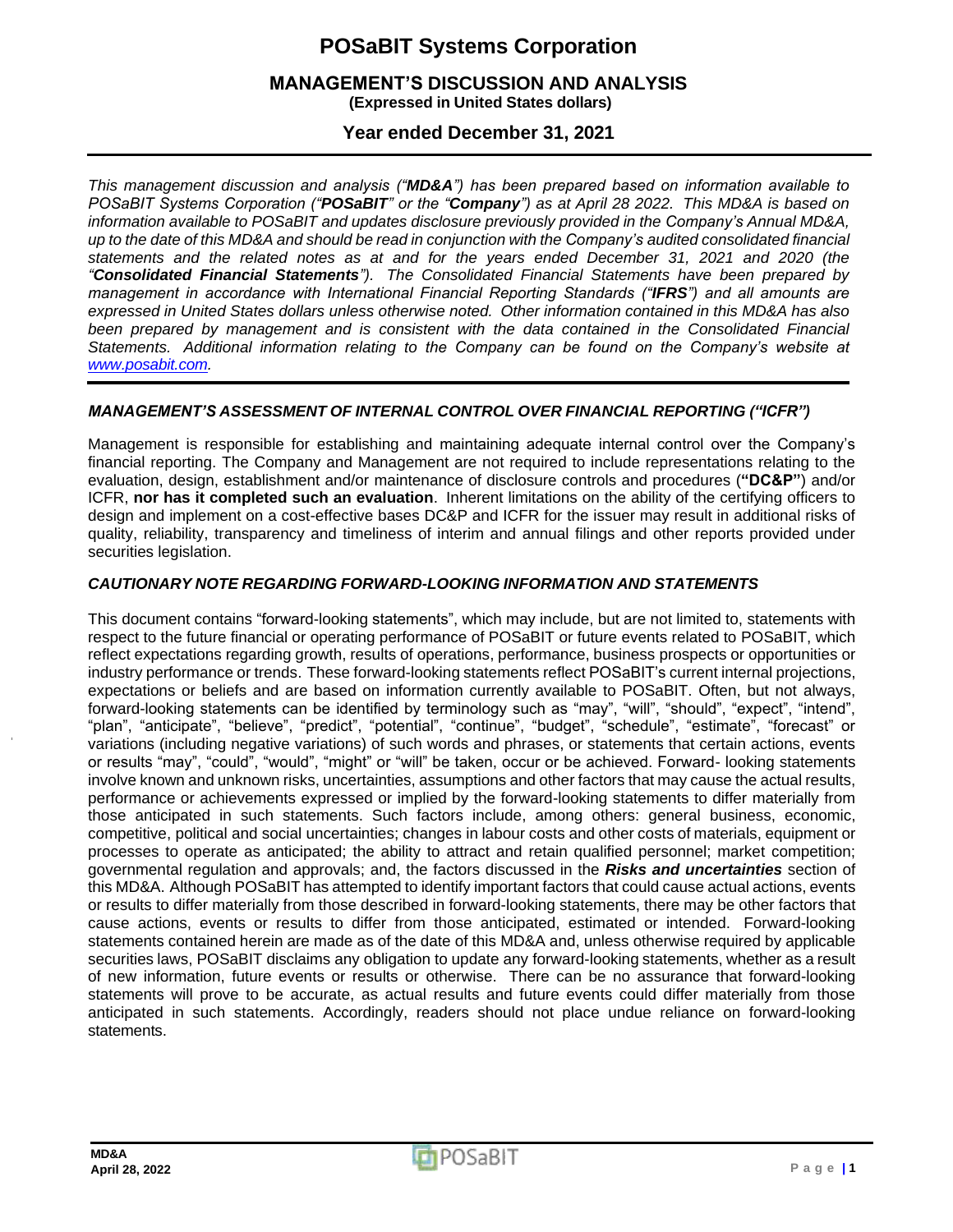#### **MANAGEMENT'S DISCUSSION AND ANALYSIS (Expressed in United States dollars)**

**Year ended December 31, 2021**

### *General*

POSaBIT Systems Corporation ("**POSaBIT**" or the "**Company**"), was incorporated on June 12, 2017, pursuant to the *Business Corporations Act* (British Columbia). On April 5, 2019, the Company completed the reverse acquisition of POSaBIT, Inc. ("**POSaBIT US**"), a private company incorporated under the laws of the State of Washington, by way of a triangular merger (the "**Transaction**") with Foreshore, Inc, a Canadian public company listed on the TSX Venture Exchange ("TSX.V"). Upon completion of the Transaction, Foreshore, Inc. changed its name to POSaBIT Systems Corporation and is now primarily engaged in the business of providing point-of-sale arrangements to retail merchants designed to offer consumers an easy way to purchase goods and services. Pursuant to the Transaction, the shareholders of POSaBIT US received 1.7539815 securities of the Company for each security of POSaBIT US held including common shares, options, and warrants.

In connection with the Transaction, Foreshore delisted from the TSXV and obtained listing on the Canadian Securities Exchange ("**CSE**") under the trading symbol "**PBIT**".

Any reference to "**note**" or "**notes**" in this MD&A refer to the Notes to the Consolidated Financial Statements.

The Company's head office is located at 11915 124<sup>th</sup> Avenue, Kirkland, Washington 98034. Its registered address in Canada is 77 King Street West, Suite 400, Toronto, Ontario, M5K 0A1. The Company primarily offers payment services for business that traditionally have been cash only. The Company also offers an industry leading pointof-sale "POS" software services providing underserved merchants a feature rich solution.

The Consolidated Financial Statements have been prepared on the assumption that the Company and its subsidiaries will continue as a going concern, which contemplates the realization of assets and settlement of liabilities as they fall due in the normal course of business for the foreseeable future. The Company's ability to continue its operations and to realize its assets at their carrying values is dependent upon obtaining additional financing and generating revenues sufficient to cover its operating costs. The Company has incurred losses and has had negative cash flows from operations from the inception that have primarily been funded through financing activities. As at December 31, 2021, the Company has a reported working capital of \$1,691,273 (2020 – deficit of \$2,236,337) and has shareholders' deficiency \$8,707,142 (2020 – \$3,056,938). These factors indicate the existence of a material uncertainty that may cast significant doubt as to the Company's ability to continue as a going concern. The Company may need to raise additional capital during the next twelve months and possibly beyond to support current operations and planned development and expansion activities. The Consolidated Financial Statements do not reflect the adjustments to the carrying amounts of assets and liabilities and the reported expenses that would be necessary if the Company were unable to realize its assets and settle its liabilities as a going concern in the normal course of operations. Such adjustments could be material.

In May 2020, the Company completed the disposition of DoubleBeam, Inc. ("**DoubleBeam**") by way of an asset sale agreement (the "**Sale**"). The Sale closed on May 22, 2020 (the "**Closing**"), with the conveyance of certain assets (both tangible and intangible) by the Company and the assumption of certain liabilities by the purchaser (see *Disposition of DoubleBeam business* section of this MD&A).

The Consolidated Financial Statements were authorized for issuance by the Board of Directors of the Company on April 27, 2022.

The Company's newly-adopted standards and its accounting policies are detailed in notes 3 and 4, respectively, of the Consolidated Financial Statements.

### *Principal Business and Stated Business Objectives*

POSaBIT is a financial infrastructure provider to the Cannabis and CBD sectors. POSaBIT offers the following solutions, point of sale software as a service and compliant cashless payment processor.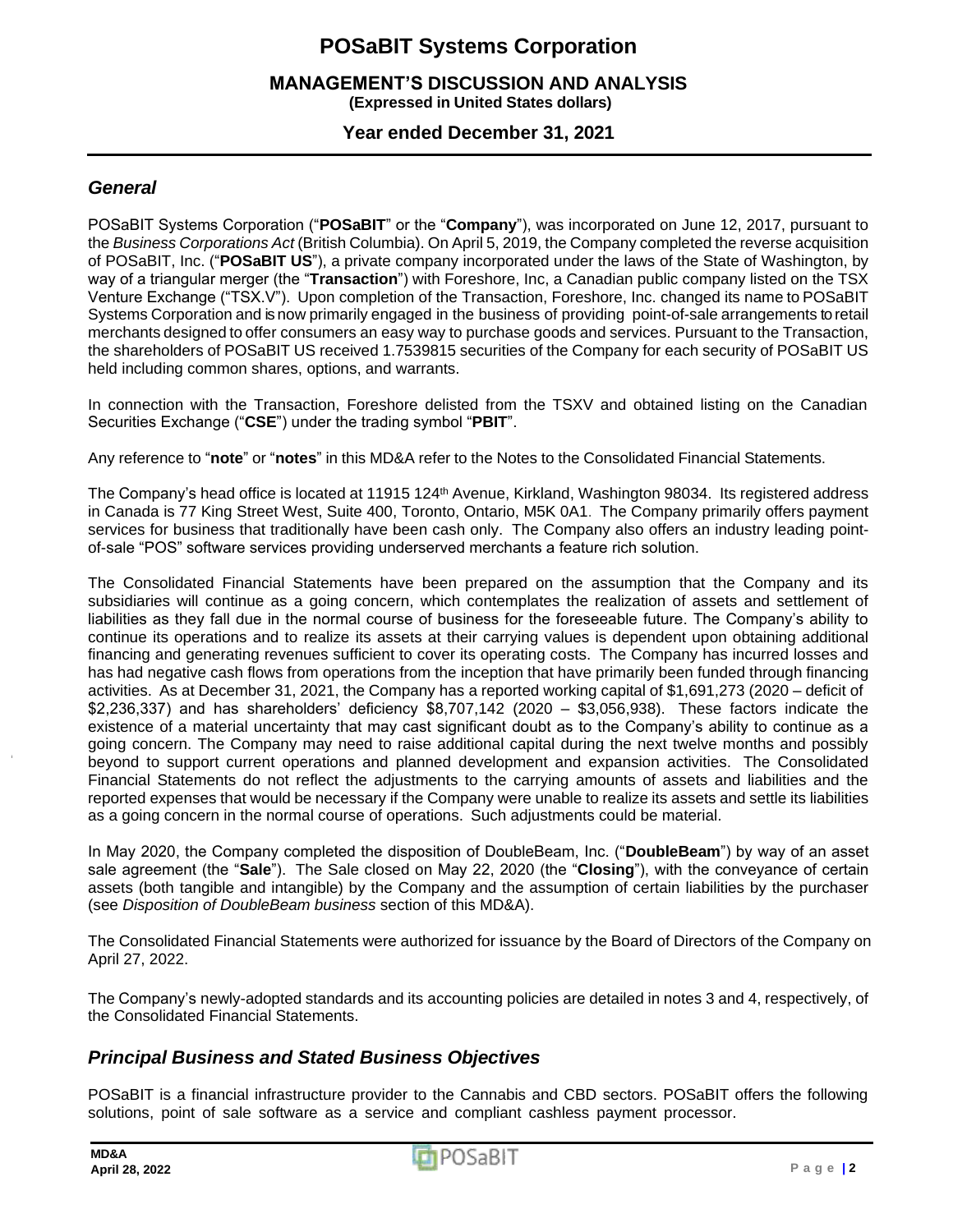### **MANAGEMENT'S DISCUSSION AND ANALYSIS (Expressed in United States dollars)**

# **Year ended December 31, 2021**

- POSaBIT Payments Service allows merchants to easily accept Debit cards and POSaBIT's ACH solution for payment at retail dispensaries. This gives merchants a compliant payment option that also increases safety for a stores retail associates, by reducing the amount of cash on hand. POSaBIT also offers traditional merchant credit card services to CBD and Delta 8 retail and e-commerce stores.
- POSaBIT Point of Sale (Cannabis & CBD) is a feature rich POS that tracks all sales ("seed-to-sale tracking"), integrates full customer history and preferences, and offers the first fully integrated cash, debit, and credit card (CBD) payment options.

### *Target projected revenue streams*

POSaBIT has 2 main revenue streams that can be further granulated as shown below. The POSaBIT payments service generates revenue via setup fees, hardware fees, transaction fees and non-cash assessment fees. The POSaBIT POS generates revenue via setup fees, hardware fees and a traditional SaaS subscription model (pay per terminal/console on a monthly, or yearly basis).

| <b>Revenue type</b>           | <b>Description</b>                                                                                                                                                                                  |
|-------------------------------|-----------------------------------------------------------------------------------------------------------------------------------------------------------------------------------------------------|
| <b>Payment services</b>       |                                                                                                                                                                                                     |
| <b>Transaction Fees</b>       | POSaBIT charges a transaction fee for each debit charge to the<br>merchant.                                                                                                                         |
| <b>Transaction Swipe Fees</b> | Each debit transaction includes a "per swipe" fee paid by the merchant.                                                                                                                             |
| Setup Fees                    | POSaBIT charges a fee per install to each merchant.                                                                                                                                                 |
| Non-cash<br>assessment Fees   | Non-cash assessment fees are charged to the consumer for each<br>debit transaction.                                                                                                                 |
| <b>Hardware Fees</b>          | POSaBIT charges merchants a rental fee for payment terminals.                                                                                                                                       |
| <b>POS services</b>           |                                                                                                                                                                                                     |
| <b>Subscription Fee</b>       | POSaBIT charges merchants a monthly subscription fee per terminal.<br>This fee is negotiated on a case-by-case basis with each merchant,<br>depending on processing volume and number of locations. |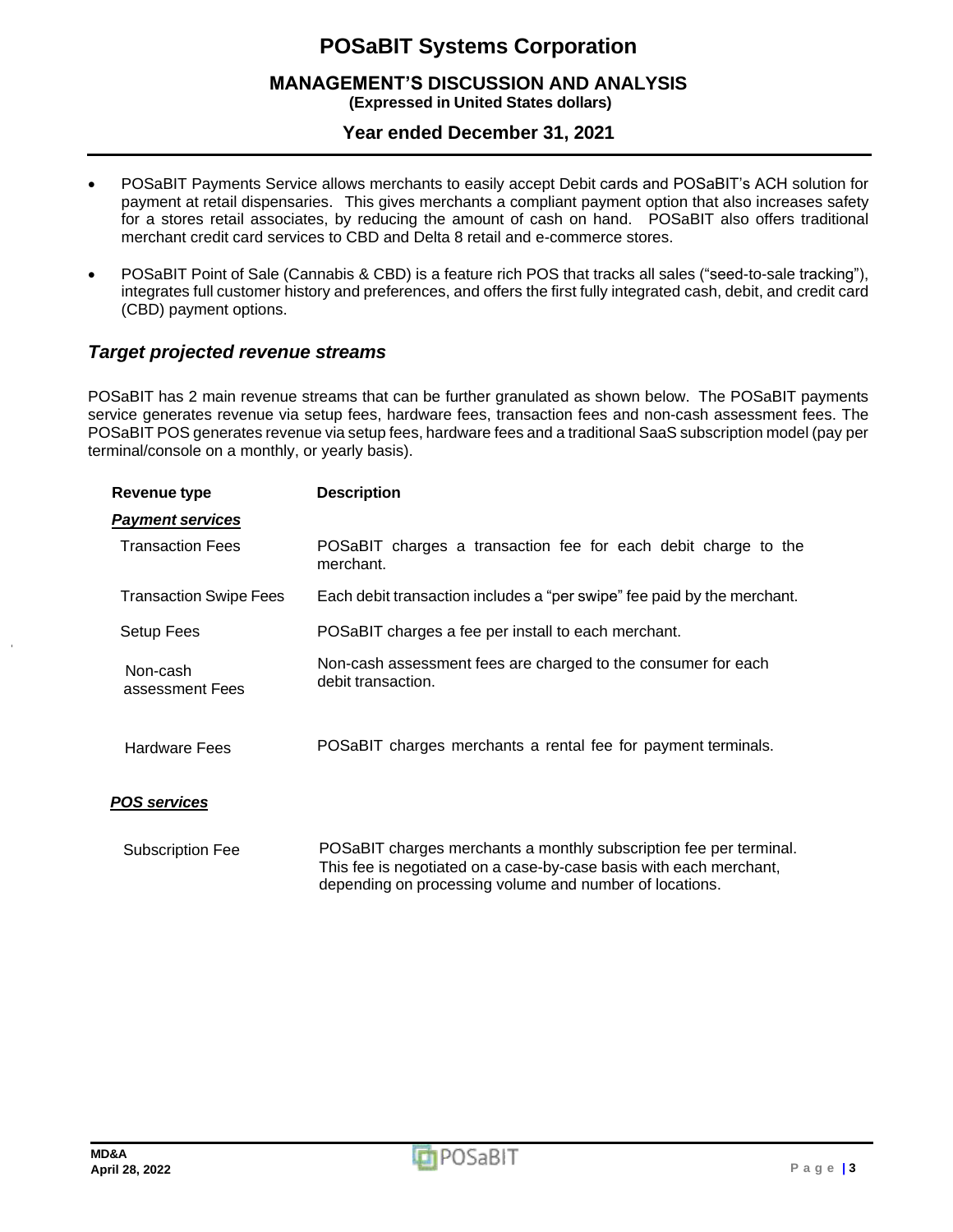#### **MANAGEMENT'S DISCUSSION AND ANALYSIS (Expressed in United States dollars)**

### **Year ended December 31, 2021**

| Hardware and installation | POSaBIT charges the merchant for the cost of the hardware, the         |
|---------------------------|------------------------------------------------------------------------|
| sales                     | hardware package includes the point-of-sale terminal, scanner, receipt |
|                           | printer and cash drawer.                                               |

#### *Financial position*

As at December 31, 2021, the Company had assets totaling \$7,565,232 and shareholders' deficiency of \$8,707,142. This compares with assets of \$3,685,719 and shareholders' deficiency of \$3,056,983, as at December 31, 2020.

During the year ended December 31, 2021, the Company's net assets decreased by \$5,650,160, the result of an increase in assets of \$4,218,056 offset by an increase in liabilities of \$9,868,215.

The significant changes in the Company's net assets are detailed as follows:

| Item                                        | Change     | <b>Explanation of change</b>                                                                                                                                                                                                                                                                         |
|---------------------------------------------|------------|------------------------------------------------------------------------------------------------------------------------------------------------------------------------------------------------------------------------------------------------------------------------------------------------------|
|                                             | \$         |                                                                                                                                                                                                                                                                                                      |
| Cash                                        | 3,441,134  | Cash provided from financing activities of \$5,876,444 cash<br>used for operations of \$2,194,297 less cash used for investing<br>activities of \$241,012.                                                                                                                                           |
| Receivables and<br>sales taxes recoverable  | 437,128    | Receivables increased with normal transaction volume<br>increases.                                                                                                                                                                                                                                   |
| Prepaid expenses and deposits               | (10,002)   | The reduction is mainly due to a reduced office space deposit<br>on last month's rent.                                                                                                                                                                                                               |
| Digital assets                              | 12,632     | Changes due to mark-to-market of the Company's digital<br>assets.                                                                                                                                                                                                                                    |
| Due from sale of discontinued<br>operations | (65,000)   | Amounts due from DoubleBeam sale as at December 31,<br>2020.                                                                                                                                                                                                                                         |
| Due to/from related parties                 | (196, 626) | Details disclosed in note 17 of the Consolidated Financial<br>Statements or in the Transactions with related parties section<br>of this MD&A.                                                                                                                                                        |
| Inventory                                   | 604,126    | Finished inventory increased as the Company utilized<br>stockpiled inventory and increased raw materials purchases to<br>meet current requirements for hardware.                                                                                                                                     |
| Right-of-use (ROU) assets                   | (25, 398)  | The Company adopted IFRS 16 as at January 1, 2019 and in<br>2020 recognized its office lease as a ROU asset. During 2021,<br>the Company moved and entered in a short-term lease, the<br>accounting for which does not fall under IFRS 16. The change<br>reflects 2020 balance no longer applicable. |
| Equipment                                   | 40,172     | Approximately \$241,000 of purchases offset by depreciation of<br>approximately \$200,000 and sales of approximately \$1,000                                                                                                                                                                         |
| Intangible assets                           | (20, 110)  | Change is due to amortization for the year of approximately<br>\$20,000.                                                                                                                                                                                                                             |
| Accounts payable and<br>accrued liabilities | (522, 196) | Increase in payables due to normal operational variation in<br>payment timing.                                                                                                                                                                                                                       |
| Lease liabilities                           | 26,414     | Represents the decrease in lease liability for the year.                                                                                                                                                                                                                                             |
|                                             |            |                                                                                                                                                                                                                                                                                                      |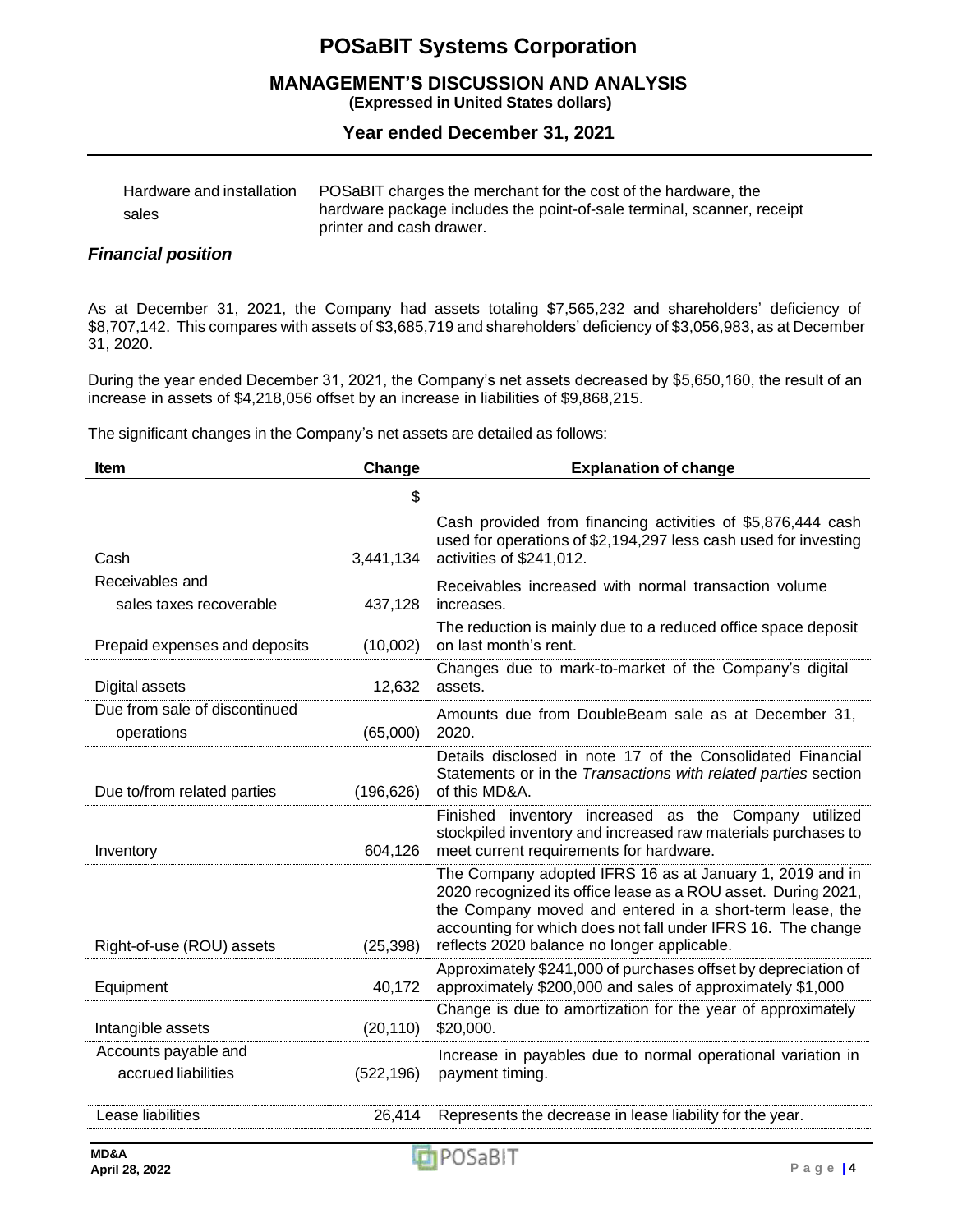# **MANAGEMENT'S DISCUSSION AND ANALYSIS**

**(Expressed in United States dollars)**

**Year ended December 31, 2021**

| <b>Item</b>          | Change      | <b>Explanation of change</b>                                                                                                                                                                                                                      |
|----------------------|-------------|---------------------------------------------------------------------------------------------------------------------------------------------------------------------------------------------------------------------------------------------------|
|                      | \$          |                                                                                                                                                                                                                                                   |
| Government loan      | (2,718)     | Reflects current year interest accretion of \$8,567<br>less<br>repayments of \$5,848.                                                                                                                                                             |
| Notes payable        | 200,000     | Reflects repayment of the Note 2 (note 12).                                                                                                                                                                                                       |
| Derivative liability | (9,575,772) | Change in fair value of derivative liability of \$9,736,678 less<br>changes due to conversions of \$160,906.                                                                                                                                      |
| Convertible note     | 6,057       | Face value of conversions of \$225,000 less initial derivative<br>liability component related to the conversions of \$160,908 less<br>interest accretion of \$56,189 less change in initial fees<br>allocation related to conversions of \$1,847. |
|                      | (5,650,160) |                                                                                                                                                                                                                                                   |

### *Operations*

As of December 31, 2021, (at the date of this MD&A), the Company had 39 full-time employees and 9 full-time contractors. Product development during the year focused on incremental feature enhancements to the payment service as well certifying the POSaBIT point-of-sale in each of the new states as required by each state government and how it regulates the cannabis industry. As of the date of this filing, the Company has merchants in 18 states – Washington, Oregon, Alaska, California, New Mexico, Michigan, Colorado, Montana, West Virginia, Texas, Georgia, Maryland, Massachusetts, Pennsylvania, Arizona, Nevada, Oklahoma and Missouri.

#### *Selected annual financial information*

|                                                      | December 31,<br>2021 | December 31,<br>2020 | December 31,<br>2019 |
|------------------------------------------------------|----------------------|----------------------|----------------------|
|                                                      | \$                   | \$                   | \$                   |
| <b>Consolidated statements of loss</b>               |                      |                      |                      |
| Revenue                                              | 21,301,749           | 7,822,732            | 3,440,100*           |
| Gross margin                                         | 5,759,197            | 1,735,064            | 296,632*             |
| Total operating expenses                             | (5,888,677)          | (2,630,097)          | $(5,577,694)^*$      |
| Other expenses                                       | (10, 436, 226)       | (252, 588)           | $(18,001)^*$         |
| Loss from discontinued operations*                   |                      | (103, 681)           | $(212,027)^*$        |
| Loss from continuing operations                      | (10, 565, 707)       | (1, 147, 621)        | (5,299,063)          |
| Loss                                                 | (10, 565, 707)       | (1,251,301)          | (5,511,090)          |
| Basic and diluted loss per common share              | (0.09)               | (0.01)               | (0.07)               |
| <b>Consolidated statements of cash flow</b>          |                      |                      |                      |
| Cash used for operations                             | (2, 194, 297)        | (129, 868)           | (3,298,590)          |
| Cash used for investing activities                   | (241, 012)           | (175, 932)           | (29, 344)            |
| Cash provided from financing activities              | 5,876,443            | 889,010              | 1,531,225            |
| Change in restricted cash                            |                      |                      | 767,246              |
| Cash included in assets held for sale                |                      |                      | 42,663               |
| Increase (decrease) in cash                          | 3,441,134            | 573,210              | (1,796,709)          |
| <b>Consolidated statements of financial position</b> |                      |                      |                      |
| Cash                                                 | 4,418,788            | 977,654              | 404,444              |
| Total assets                                         | 7,903,775            | 3,685,719            | 2,022,201            |
| <b>Total liabilities</b>                             | (16,610,917)         | (6,742,702)          | (3,772,618)          |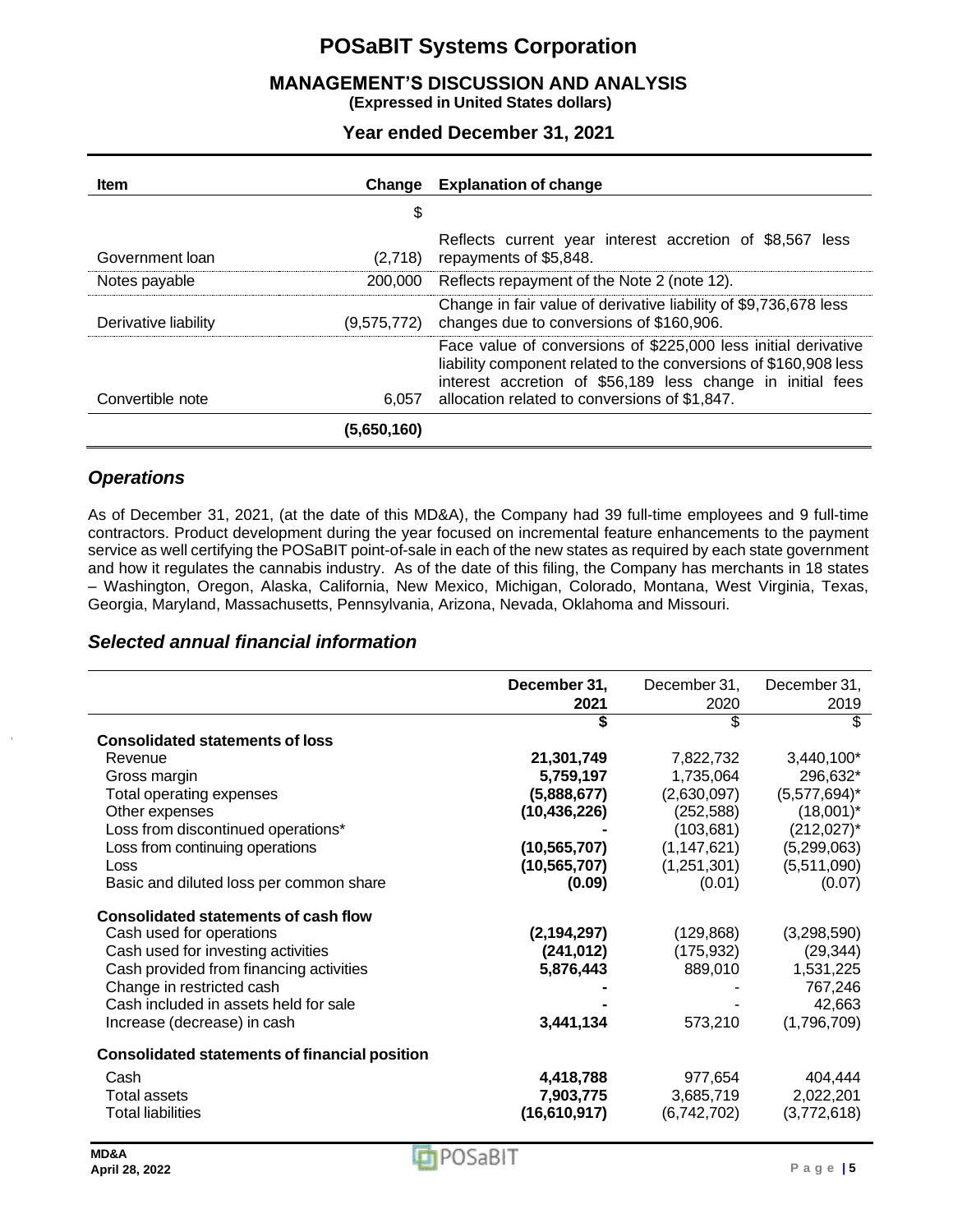# **MANAGEMENT'S DISCUSSION AND ANALYSIS**

**(Expressed in United States dollars)**

# **Year ended December 31, 2021**

|                                             | December 31,<br>2021 | December 31,<br>2020 | December 31,<br>2019 |
|---------------------------------------------|----------------------|----------------------|----------------------|
| Shareholders' deficiency                    | (8,707,142)          | (3,056,983)          | (1,750,417)          |
| Average number of common shares outstanding | 116,346,410          | 96,633,022           | 78,732,074           |

*\*Restated to reflect discontinued operations (Disposition of DoubleBeam business section of this MD&A and note 16).*

# *Summary of quarterly results*

|                                                           | 4 <sup>th</sup> Quarter<br>2021 | 3rd Quarter<br>2021         | 2 <sup>nd</sup> Quarter<br>2021 | 1 <sup>st</sup> Quarter<br>2021 |
|-----------------------------------------------------------|---------------------------------|-----------------------------|---------------------------------|---------------------------------|
| Revenues                                                  | 6,432,967                       | 6,364,107                   | 4,958,332                       | 3,546,343                       |
| Gross margin                                              | 1,482,844                       | 1,429,068                   | 1,315,600                       | 899,716                         |
| Total operating expenses                                  | (2,813,991)                     | (311, 569)                  | (1,094,438)                     | (1,046,041)                     |
| Other (expenses) income                                   | (938, 804)                      | (8,020,940)                 | (1,099,394)                     | (367, 757)                      |
| Loss                                                      | (2,269,951)                     | (6,903,441)                 | (878, 232)                      | (514, 082)                      |
| Net loss per share - basic and fully-diluted <sup>1</sup> | (0.02)                          | (0.06)                      | (0.01)                          | (0.01)                          |
| <b>Total assets</b><br><b>Total liabilities</b>           | 7,903,775<br>(16, 610, 917)     | 9,149,137<br>(16, 359, 389) | 8,332,742<br>(9,826,933)        | 7,492,501<br>(8,834,284)        |
| Shareholders' deficiency                                  | (8,707,142)                     | (7, 210, 252)               | (1,494,191)                     | (1, 341, 783)                   |
| Cash dividends declared per common share                  |                                 |                             |                                 |                                 |
|                                                           |                                 |                             |                                 |                                 |
|                                                           | 4 <sup>th</sup> Quarter         | 3rd Quarter                 | 2 <sup>nd</sup> Quarter         | 1 <sup>st</sup> Quarter         |
|                                                           | 2020                            | 2020                        | 2020                            | 2020                            |
| <b>Total revenues</b>                                     | 3,057,600                       | 2,329,878                   | 1,492,982                       | 942,272                         |
| Gross margin (loss)                                       | 796,742                         | 575,099                     | 292,390                         | 70,833                          |
|                                                           |                                 |                             |                                 |                                 |
| Total operating expenses                                  | (808, 318)                      | (643, 104)                  | (576, 501)                      | (602, 174)                      |
| Other expenses (income)                                   | 247,023                         | 32,470                      | 50,649                          | (23, 744)                       |
| (Loss) income from discontinued operations                | 142,822                         |                             | (8, 844)                        | (237, 659)                      |
| Loss                                                      | (115, 777)                      | (100, 475)                  | (242, 306)                      | (792, 744)                      |
| Net loss per share – basic and fully-diluted <sup>1</sup> | (0.00)                          | (0.00)                      | (0.00)                          | (0.01)                          |
| <b>Total assets</b>                                       | 3,685,719                       | 3,048,806                   | 2,715,141                       | 1,526,720                       |
| <b>Total liabilities</b>                                  | (6,742,702)                     | (5,913,524)                 | (5,455,696)                     | (4,044,124)                     |
| Shareholders' deficiency                                  | (3,056,983)                     | (2,864,718)                 | (2,740,555)                     | (2,517,404)                     |
| Cash dividends declared per common share                  |                                 |                             |                                 |                                 |

1 Inclusion of outstanding warrants and options is anti-dilutive.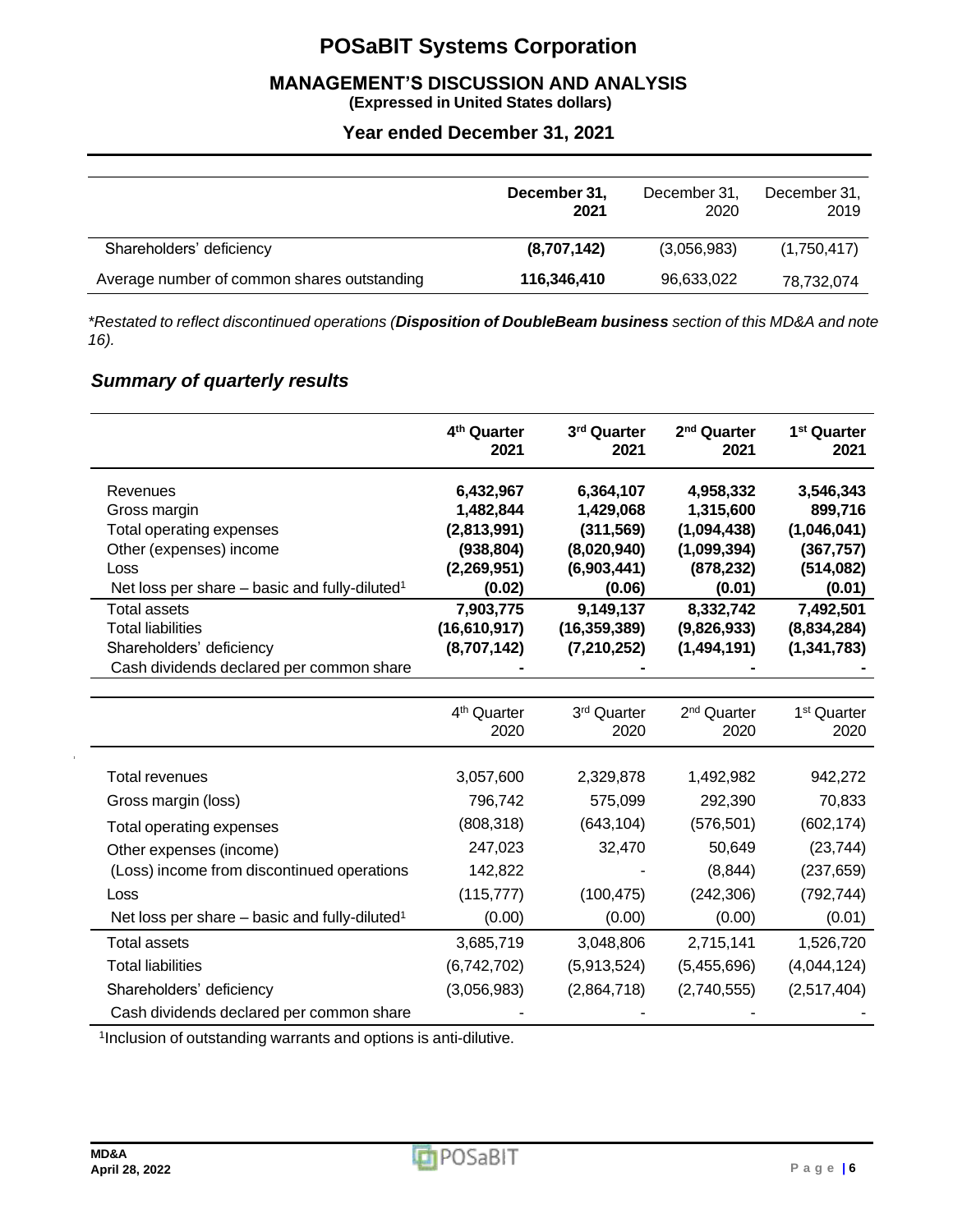#### **MANAGEMENT'S DISCUSSION AND ANALYSIS (Expressed in United States dollars)**

### **Year ended December 31, 2021**

### *Results of operations*

POSaBIT has experienced exceptional growth in 2021 due to an increase in the number of stores that use POSaBIT as well as an overall increase in cannabis consumption in the US. This has had a significant impact on POSaBIT's year over year revenue growth and positive net margin. POSaBIT continues to invest in growth but also diligently manage our operational costs.

### *Year ended December 31, 2021 and December 31, 2020*

POSaBIT incurred losses during 2021 and 2020. Loss from operations for the year was \$10,565,707 (2020 - \$1,251,301) or \$0.09 (2020 - \$0.01) per share, which includes recognition of non-cash expense of \$9,736,678 related to an increase in the fair value of derivative liabilities relating to outstanding warrants. Loss from discontinued operations for the year was \$nil (2020 -\$108,610). The significant changes for continuing operations are highlighted below.

#### *Revenues of \$21,301,749 (2020 - \$7,822,732)*

The increase of approximately \$13,479,000 over 2020 is due to the increase in volume of processing transactions resulting in greater payment services revenues of approximately \$11,059,000. This increase was supplemented with hardware installations, resulting in higher POS services revenues of approximately \$2,420,000.

#### *Cost of sales of \$15,542,552 (2020 - \$6,087,668)*

#### **Processing Fees of \$13,436,872** (2020 - \$4,143,021)

The increase of approximately \$9,294,000 over 2020 is attributable to the increased volume of processing transactions.

#### **Software License Fees of \$171,961** (2020 - \$799,732)

The decrease of approximately \$628,000 from 2020 is a result of reducing the use of  $3^{rd}$  party software tools and only allocating engineering and development time that is directly tied to supporting the product portfolio.

#### **Inventory impairment of \$104,693** (2020 - \$108,610)

The decrease of approximately \$4,000 from 2020 is due to Inventory shrinkage from the monthly cycle count when writing the inventory up or down depending on what is in the POSaBIT office at the time of the count regardless of what is in transit or not. The account then decreases when inventory is rented out, the equipment is capitalized for two years.

#### **Hardware cost of sales of \$252,527** (2020 - \$58,380)

The increase of approximately \$194,000 from 2020 is due to increased sales.

#### **Sales labor and commissions of \$1,576,499** (2020 - \$977,925)

The increase of approximately \$599,000 over 2020 is attributable to the increased volume of transactions and compensation thereon.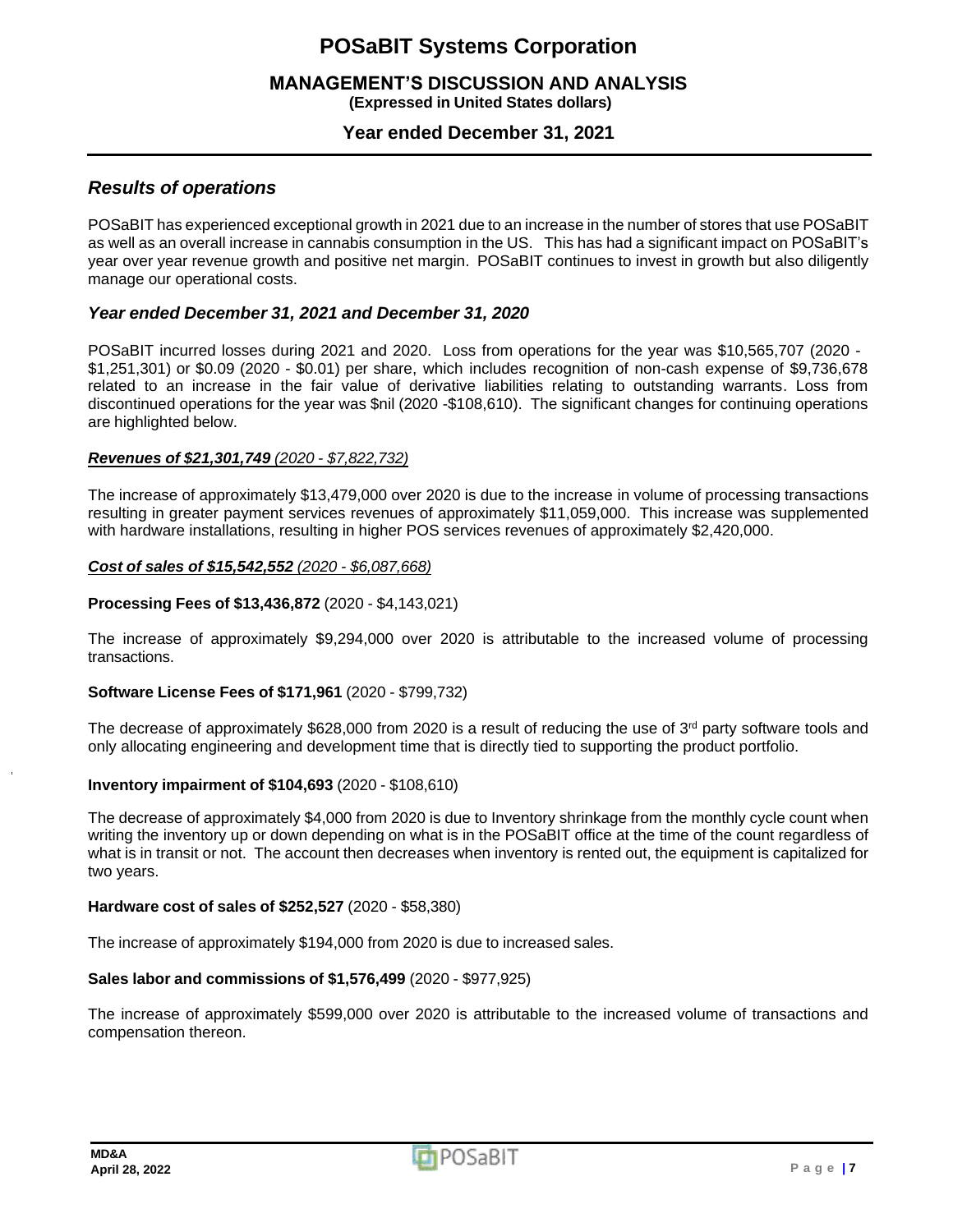# **MANAGEMENT'S DISCUSSION AND ANALYSIS**

**(Expressed in United States dollars)**

### **Year ended December 31, 2021**

#### *Operating expenses of \$5,888,677 (2020 - \$2,547,797)*

#### **Administrative of \$5,601,560** (2020 - \$1,708,910).

Category details below are net of overall administrative increases attributable to discontinued operations of approximately \$54,000.

#### **General of \$1,117,753** (2020 - \$226,980)

The increase of approximately \$891,000 over 2020 is mainly attributable to increases in chargebacks (\$91,000), insurance (\$254,000), recruiting fees (\$194,000) and software expenses (\$239,000).

#### **Meals and entertainment of \$65,014 (2020 - \$12,823)**

The increase of approximately \$52,000 over 2020 is due to increase sales activity for new accounts.

#### **Salaries of \$3,916,068** (2020 - \$1,292,772)

The increase of approximately \$2,623,000 over 2020 is the result of increased development salaries of approximately \$910,000, finance salaries of approximately \$350,000, sales salaries of approximately \$844,000, marketing salaries of approximately \$50,000, management salaries of approximately \$45,000, product development salaries of approximately \$130,000 and payroll burden of approximately \$149,000.

#### **Sales taxes of \$375,064** (2020 - \$151,784)

The increase of approximately \$223,000 over 2020 is due to increased city and state taxes of approximately \$219,000 together with increased hardware sales taxes of approximately \$4,000.

#### **Travel of \$99,961** (2020 - \$24,551)

The increase of approximately \$75,000 over 2020 is due to increase sales activity for new accounts.

**Amortization and depreciation of \$245,046** (2020 - \$349,935), net of discontinued operations of approximately \$10,000.

The decrease of approximately \$105,000 from 2020 is the result of increased depreciation of equipment of approximately \$107,000 as a result of new equipment purchases during 2021. This increase is offset by decreases in depreciation to right-of-use assets of approximately \$47,000 and amortization of intangible asset of approximately \$174,000.

**Marketing of \$268,190** (2020 - \$178,441), net of discontinued operations of approximately \$48.

The increase of approximately \$90,000 over 2020 is due to increased attendance at conferences of approximately \$70,000 together with increased testing and professional services for new equipment of approximately \$25,000. These increases were offset by decreases in hardware upgrade promotions of approximately \$5,000.

#### **Share-based compensation of \$763,792** (2020 - \$132,025)

The increase of approximately \$632,000 over 2020 is the result the issuance of a greater number of options during 2021.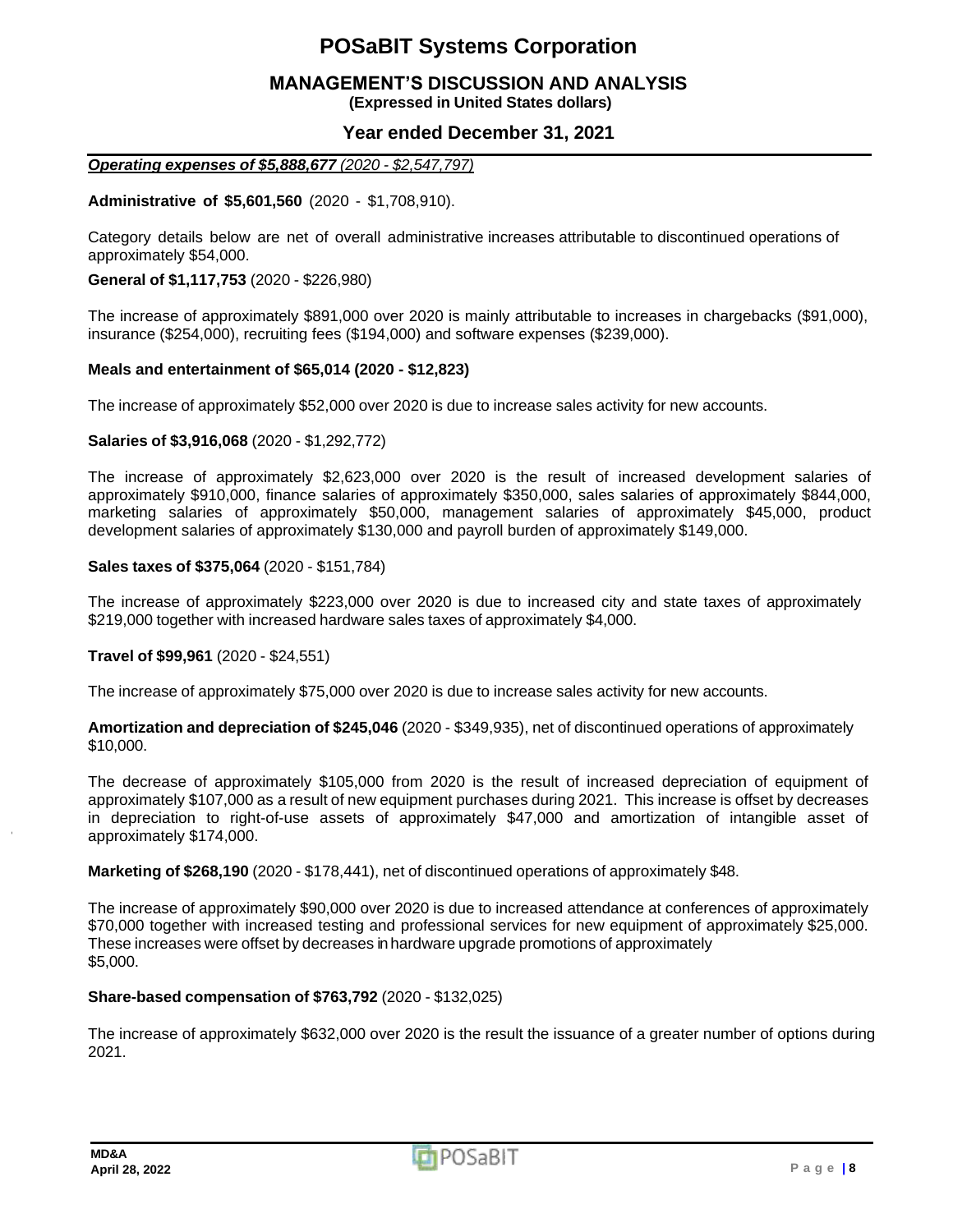# **MANAGEMENT'S DISCUSSION AND ANALYSIS**

**(Expressed in United States dollars)**

### **Year ended December 31, 2021**

#### *Other Expenses of \$10,436,226 (2020 - \$334,887)*

#### **Change in fair value of digital assets of \$12,632** (2020 – \$(1,613))

The increase of approximately \$14,000 over 2020 is the result of mark-to-marketing of the digital assets.

#### **Change in expected credit losses of \$309** (2020 – \$(57,179))

The increase of approximately \$57,000 over 2020 reflects the Company's estimate of estimated losses due to credit risk of the underlying aged accounts receivable balances.

#### **Finance Costs of \$173,737** (2020 – \$178,670)

The decrease of approximately \$5,000 from 2020 is the result decreased cash interest payments on future sales agreements of approximately \$71,000 (note 14) offset by increased cash interest payments of approximately \$51,000 (net of interest earned of approximately \$9,000) and convertible notes interest accretion of approximately \$47,000 (note 13).

#### **Government assistance \$nil** (2020 - \$119,465)

The decrease of approximately \$119,000 from 2020 is entirely due to the Covid-19 grant relief received by the Company in 2020.

#### **Increase in fair value of derivative liabilities of \$9,658,990** (2020 - \$77,688)

The increase of approximately \$9,700,000 over 2020 is due to the mark-to-market of the derivative liability regarding the convertible notes.

#### **Loss on disposal of discontinued assets of \$nil** (2020 - \$55,000)

The decrease of approximately \$55,000 from 2020 is directly attributable to the Company's disposition of its DoubleBeam assets in 2020.

#### **Loss on related party loan of \$219,379** (2020 - \$nil)

The increase of approximately 219,000 over 2020 is due to the write-off of the loan to Placeful Inc. as detailed in note 17).

#### **One-time processor fees of \$200,000** (2020 - \$nil)

The increase of \$200,000 is entirely related to fees paid to a former processor the Company used for one-time work related to ending the relationship, this was completed in 2021.

#### **Transaction costs of \$118,072** (2020 - \$82,298)

Transaction costs were regarding a unit financing completed in February 2021 in the approximate amount of \$118,000 and for the November 2020 unit financing in the amount of approximately \$23,000.

### *Other selected financial information*

"**Adjusted EBITDA**" is a non-IFRS measure used by management that does not have any prescribed meaning by IFRS and that may not be comparable to similar measures presented by other companies. The Company defines Adjusted EBITDA as net income or loss generated for the period as reported, before interest, taxes, depreciation and amortization and is further adjusted to remove changes in fair values and expected credit losses, foreign exchange gains and/or losses, impairments. The Company believes this is a useful metric to evaluate its core

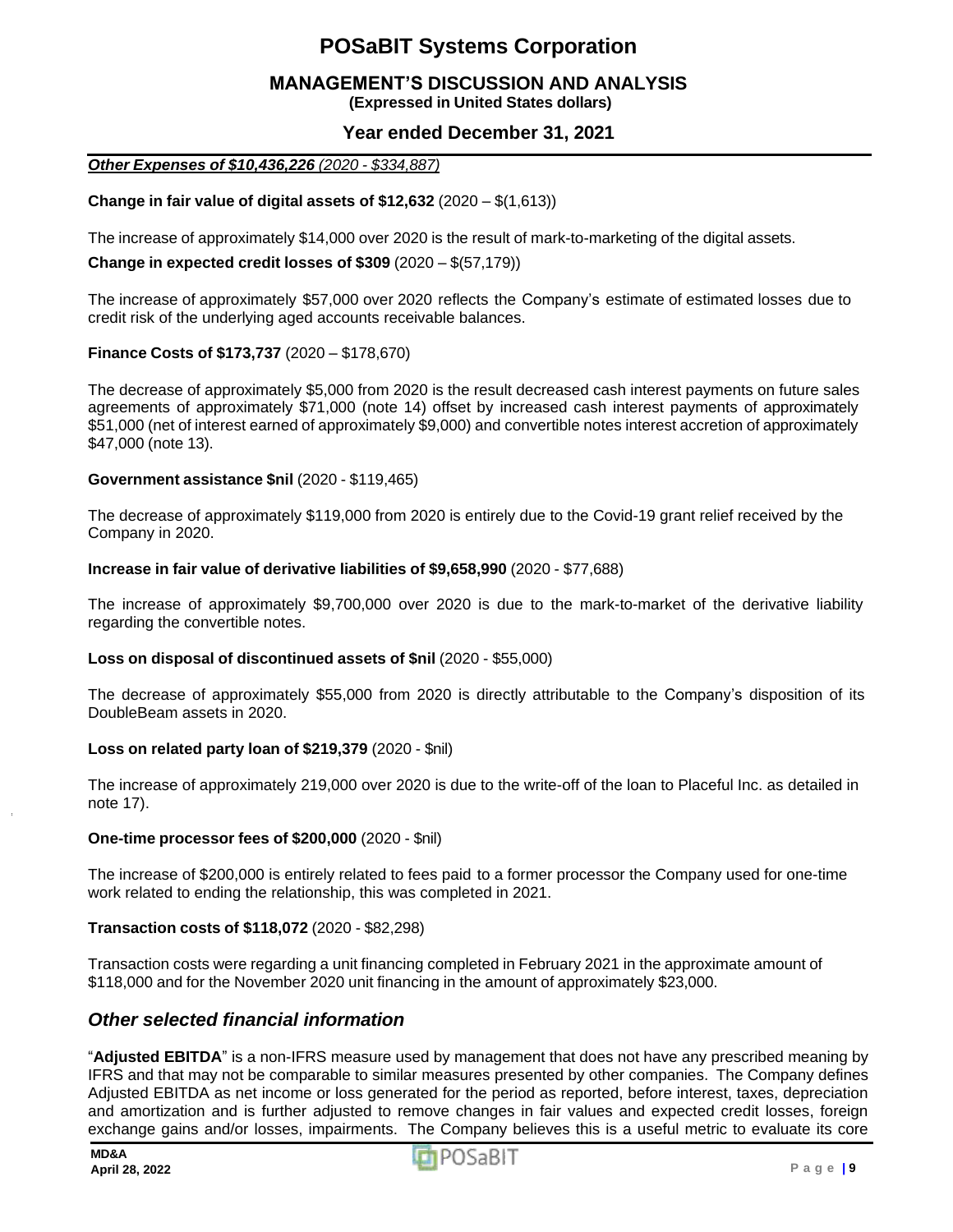# **MANAGEMENT'S DISCUSSION AND ANALYSIS**

**(Expressed in United States dollars)**

### **Year ended December 31, 2021**

#### operating performance.

| ັ່                               | 3 months ended December 31, |                          |                          |              |                            | 12 months ended December 31, |                           |              |  |
|----------------------------------|-----------------------------|--------------------------|--------------------------|--------------|----------------------------|------------------------------|---------------------------|--------------|--|
|                                  |                             |                          | Change                   |              |                            |                              |                           | Change       |  |
|                                  | 2021                        | 2020                     | Fav/(Unfav)              |              | 2021                       | 2020                         | Fav/(Unfav)               |              |  |
|                                  | \$                          | \$                       | \$                       | %            | \$                         | \$                           | S                         | %            |  |
| Revenue<br>Cost of goods sold    | 6.433.497<br>(4,950,653)    | 3,057,600<br>(2,260,857) | 3,375,897<br>(2,689,796) | 110<br>(119) | 21,301,749<br>(15,542,552) | 7,822,732<br>(6,087,668)     | 13,479,017<br>(9,454,884) | 172<br>(155) |  |
| Gross margin (deficit)           | 1,482,844                   | 796.743                  | 686.101                  | 86           | 5,759,197                  | 1.735.064                    | 4,024,133                 | 232          |  |
| Adjusted operating costs         | (2,549,328)                 | (742, 155)               | (1,807,173)              | (244)        | (6,956,341)                | (2,222,211)                  | (4,734,130)               | (213)        |  |
| Adjusted other costs<br>(income) |                             | 79.423                   | (79, 423)                | (100)        | ٠                          | (71, 145)                    | 71.145                    | 100          |  |
| <b>Adjusted EBITDA</b>           | (1,066,484)                 | (134, 011)               | (1,200,495)              | (896)        | (1, 197, 144)              | (558, 292)                   | (638, 852)                | (114)        |  |

The following table reconciles annual Adjusted EBITDA to net loss, as reported in the Consolidated Financial Statements.

|                                                                    | December 31,   | December 31,  |
|--------------------------------------------------------------------|----------------|---------------|
| Year ended                                                         | 2021           | 2020          |
|                                                                    | \$             | \$            |
| Loss from continuing operations, as reported                       | (10, 565, 707) | (1, 147, 620) |
| Add back depreciation and amortization, as reported                | 245,046        | 349,935       |
| Add back share-based compensation, as reported                     | 763,792        | 132,025       |
| Deduct foreign exchange gains, as reported                         | (2,076,501)    | (227, 519)    |
| Deduct (add back) change in fair values of financial instruments   | (12, 632)      | 1,613         |
| as reported                                                        |                |               |
| Deduct (add back) change in expected credit losses, as reported    | (309)          | 57,179        |
| Add back change in fair value of derivative liability, as reported | 9,736,678      | 77,688        |
| Add back finance costs, as reported                                | 173,737        | 178,670       |
| Deduct government assistance, as reported                          |                | (119, 465)    |
| Add back loss on disposal of discontinued business, as reported    |                | 55,000        |
| Add back loss on related party-loan, as reported                   | 219,379        |               |
| Add back loss on disposal of assets, as reported                   | 1,301          | 1,903         |
| Add back one-time processor penalty, as reported                   | 200,000        |               |
| Add back transaction costs, as reported                            | 118,072        | 82,299        |
| <b>Adjusted EBITDA</b>                                             | (1, 197, 144)  | (558, 292)    |

### *Corporate and financings*

#### *Common shares*

#### *Unit financing –*

In February 2021, 11,029,565 units were issued raising \$2,000,000. Each unit consists of 1 common share and 0.3627 common share purchase warrant (each whole warrant, a "**Warrant**"). Each Warrant is exercisable into one common share at C\$0.35 for a period of 3 years after issuance.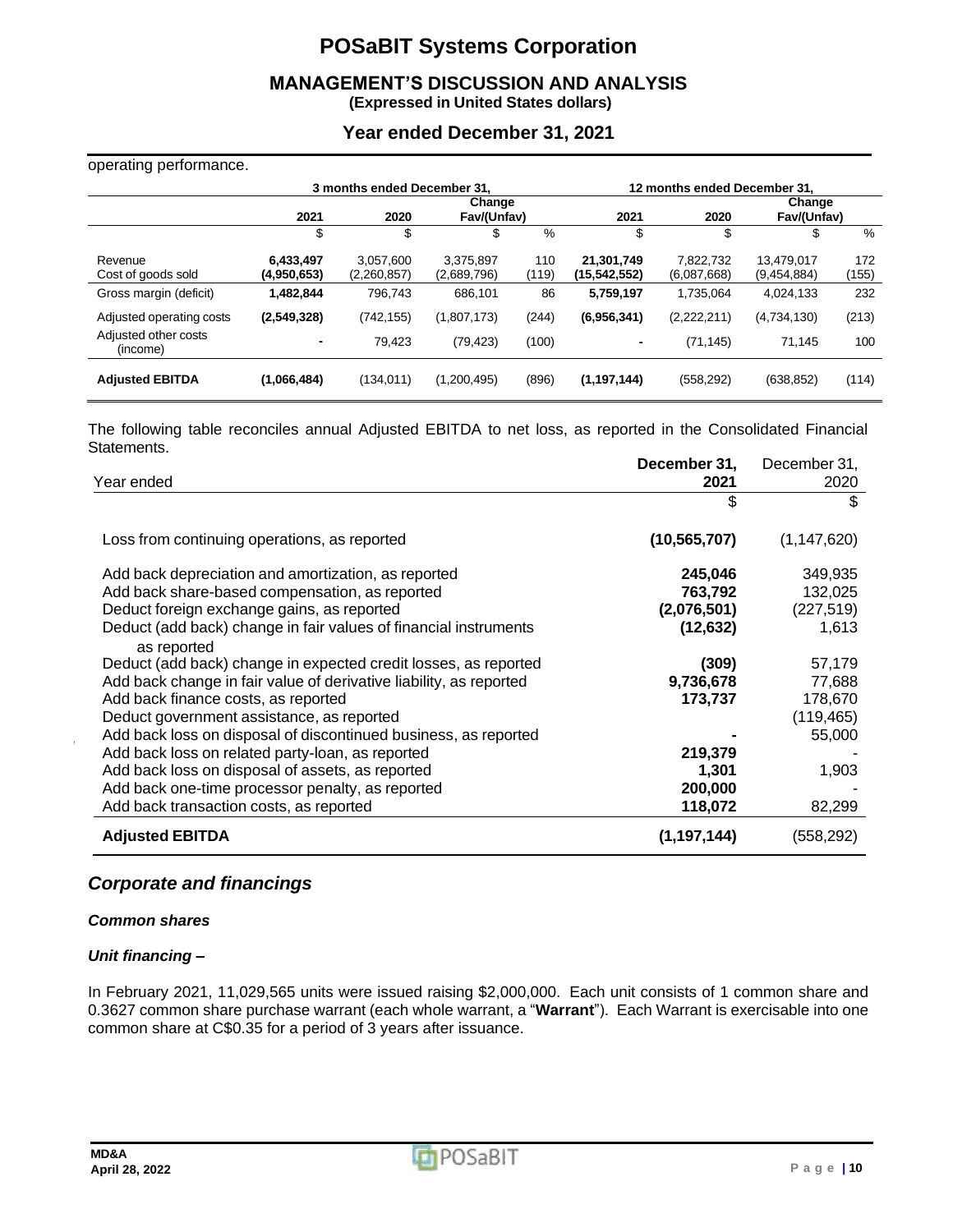# **MANAGEMENT'S DISCUSSION AND ANALYSIS**

**(Expressed in United States dollars)**

### **Year ended December 31, 2021**

#### *Conversions –*

During 2021, \$225,000 of the Convertible Notes were converted and cancelled, resulting in the issuance of 2,364,687 common shares.

#### *Exercises –*

During 2021, 231,102 options, 20,466,927 warrants and 557,538 finder warrants were exercised, raising proceeds of \$4,066,853.

There was no common share activity for the year ended December 31, 2020.

#### *Related-party transactions and balances*

Parties are related if one party has the ability, directly or indirectly, to control the other party or exercise significant influence over the other party in making financial and operating decisions. Related parties may be individuals or corporate entities. A transaction is a related party transaction when there is a transfer of resources or obligations between related parties.

The Company's transactions with related parties were, in the opinion of management, carried out on normal commercial terms and in the ordinary course of the Company's business.

Included in operating expenses are licence fees paid to Placefull Inc., a company in which the CEO owned significant shareholdings. In December of 2021 the Company signed a new perpetual license for the use of Placefull's software, this agreement ended any further transaction between Placefull and POSaBIT.

#### **Key management compensation**

Key management includes those individuals having authority and responsibility for planning, directing and controlling the activities of the Company directly or indirectly. Key management includes the directors, named executive officers, being the Chief Executive Officer and the Chief Financial Officer. Others include the Company's Chief Technology Officer and its Chief Revenue Officer. Related-party compensation paid or payable to key management is detailed below:

|                                        | Year ended  |         |  |
|----------------------------------------|-------------|---------|--|
|                                        | December 31 |         |  |
|                                        | 2021        | 2020    |  |
|                                        | S           |         |  |
| Executive Compensation to key managers | 997,602     | 594,000 |  |
| Licence Fees to Place Full Inc.        | 101,000     | 120,000 |  |
| Rent paid on behalf of Placefull Inc.  |             | 12,290  |  |
| Interest on loans                      |             | 2,121   |  |
| Totals                                 | 1,098,602   | 728,411 |  |

At December 31, 2021, Placefull owed the Company \$nil (December 31, 2020 - \$196,626) (the "**Placefull Loan**"). The loan was unsecured, interest free and due on demand.

In December 2021, the Company amended the Master Reseller Agreement with Placefull (the "**Amendment**"). The Amendment provided that no further royalty payments would be due by the Company to Placefull. The consideration provided by the Company to Placefull for this amendment was the forgiveness of the Placefull Loan.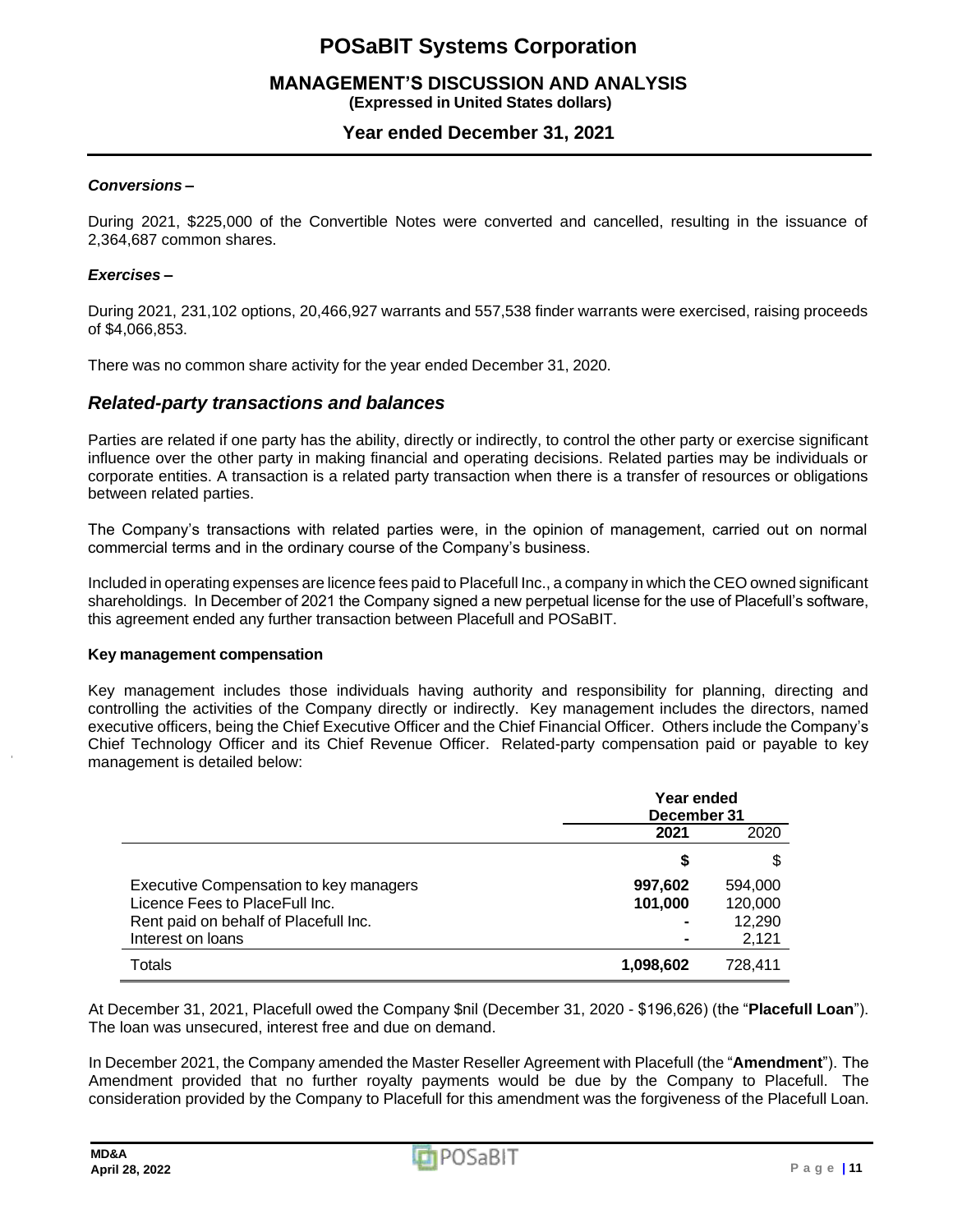#### **MANAGEMENT'S DISCUSSION AND ANALYSIS (Expressed in United States dollars)**

# **Year ended December 31, 2021**

### *Financial risk management*

Financial instruments measured at fair value are classified into one of levels in the fair value hierarchy according to the relative reliability of the inputs used to estimate the fair values. The three levels of the fair value hierarchy are:

Level 1 – Unadjusted quoted prices in active markets for identical assets or liabilities; and

Level 2 – Inputs other than quoted prices that are observable for the asset or liability either directly or indirectly; and

Level 3 – Inputs that are not based on observable market data.

At December 31, 2021, the Company's financial instruments consist of cash, receivables, accounts payable, derivative liabilities. Financial instruments for the comparative period also included due from sale of discontinued operation, due from related parties, note payable, due to related parties and lease labilities. The fair values of cash, accounts receivable, accounts payable approximate their carrying values due to the relatively short-term to maturity nature. The Company classifies its derivative liability at fair value through profit or loss.

### **Financial instrument risk factors**

The Company's activities expose it to a variety of financial risks: credit risk and liquidity risk. The Company's overall risk management program and business practices seek to minimize any potential adverse effects on the Company's financial performance. Risk management is carried out by the senior management team.

a) Credit risk

Credit risk is the risk of loss associated with a counterparty's inability to fulfill its payment obligations. The Company's credit risk is primarily attributable to receivables and monies due from its processors.

The Company believes that its receivables balance is fully collectable. As of December 31, 2020, \$1,921,568 (2019 – \$467,928) in receivables was outstanding. The Company applies the simplified approach to providing for expected credit losses as prescribed by IFRS 9, which permits the use of the lifetime expected loss provision for all receivables. The loss allowance is based on the Company's historical collection and loss experience and incorporates forward-looking factors, where appropriate. The provision matrix below shows the expected credit loss rate at each aging category of receivables:

| <b>December 31, 2021</b>        | $1 - 30$  | $31 - 60$ | 61-90 | >90    | Total     |
|---------------------------------|-----------|-----------|-------|--------|-----------|
|                                 |           |           |       |        |           |
| Accounts receivable outstanding | 2,217,815 | 44.388    | 5.493 | 91.009 | 2.358.705 |
| Expected loss rate (%)          | 1.0%      | 3.0%      | 3.5%  | 5.0%   |           |
| Loss allowance provision        | 21.112    | 1.332     | 192   | 4.550  | 27.186    |
| Accounts receivable, net        | 2,196,704 | 43.056    | 5.301 | 86.459 | 2,331,519 |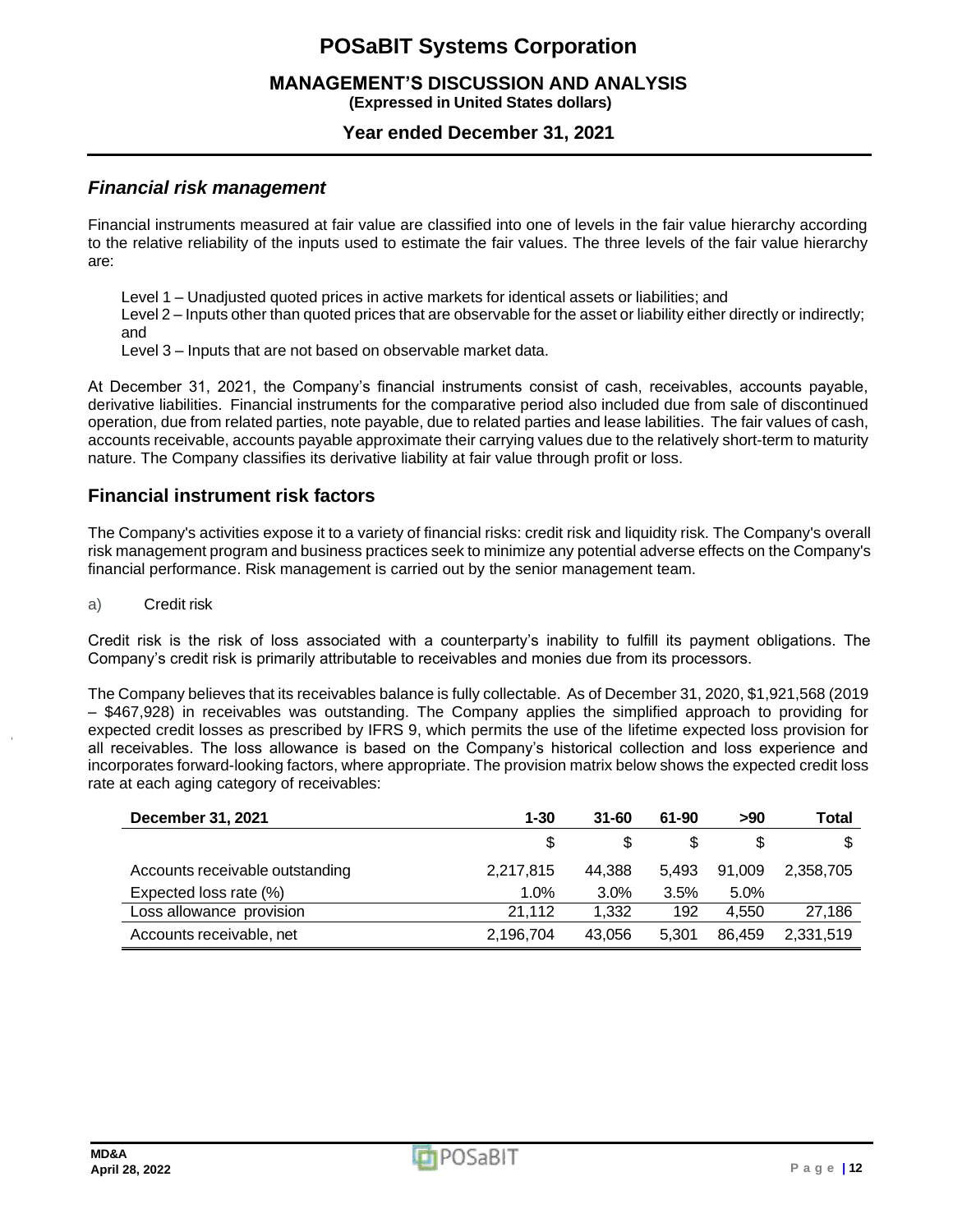# **MANAGEMENT'S DISCUSSION AND ANALYSIS**

**(Expressed in United States dollars)**

### **Year ended December 31, 2021**

| December 31, 2020                       | $1 - 30$  | $31 - 60$ | 61-90  | >90    | <b>Total</b> |
|-----------------------------------------|-----------|-----------|--------|--------|--------------|
|                                         | \$        | \$        | \$     | \$     | \$           |
| Accounts receivable outstanding         | 1,817,385 | 15.829    | 17.454 | 70.900 | 1,921,568    |
| Expected loss rate (%)                  | 1.0%      | 3.0%      | 3.5%   | 5.0%   |              |
| Loss allowance provision                | 18,174    | 475       | 611    | 3.545  | 22,805       |
| Change of loss provision for DoubleBeam | -         |           | ۰      | 3.745  | 3,745        |
| Net change in loss                      | 18.174    | 475       | 611    | 7.290  | 26,550       |
| Accounts receivable, net                | 1,799,211 | 15,354    | 16.843 | 63,610 | 1,895,018    |

The Company maintains bank deposits with reputable financial institutions.

Concentrations of credit risk that arise from financial instruments exist for groups of customers or counterparties when they have similar economic characteristics that would cause their ability to meet contractual obligations to be similarly affected by changes in economic or other conditions.

b) Liquidity risk

Liquidity risk is the risk that the Company is unable to generate or obtain sufficient cash or its equivalents in a costeffective manner to fund its obligations as they come due. The Company's liquidity risk is subject to a note which has interest and repayment terms.

c) Interest rate risk

The Company is subject to interest rate risk on future cash flows as the note payable bears a fixed rate of interest. The related party loans are interest free.

d) Capital risk management

The Company's objectives when managing capital are to safeguard its ability to continue as a going concern to provide returns to the shareholders and to maintain an optimal capital structure to minimize the cost of capital. The Company considers shareholders' equity as capital.

To maintain or adjust the capital structure, the Company may issue new shares to the shareholders, draw upon existing credit facilities or sell assets. There are no changes in the Company's capital management policies for the years ended December 31, 2021 and 2020. There are no external capital management requirements or covenants as at December 31, 2021 and December 31, 2020.

### *Other risks and uncertainties*

#### **Regulatory Risks**

POSaBIT was initially established to process cryptocurrency payment transactions on the POSaBIT merchant platform, POSaBIT expanded its offerings to include full POS service in 2018 and debit card processing in 2019. In July of 2021, POSaBIT discontinued its cryptocurrency business.

Cryptocurrency regulation is relatively new and evolving, and POSaBIT's ability to continue to use its system was dependent on a regulatory environment supporting its use. To perform its cryptocurrency business, POSaBIT was required to get a Money Transfer License ("MTL"), an MTL is granted via the Washington State Department of Financial Institutions ("DFI") and POSaBIT is obligated to perform annual onsite audits with the DFI to maintain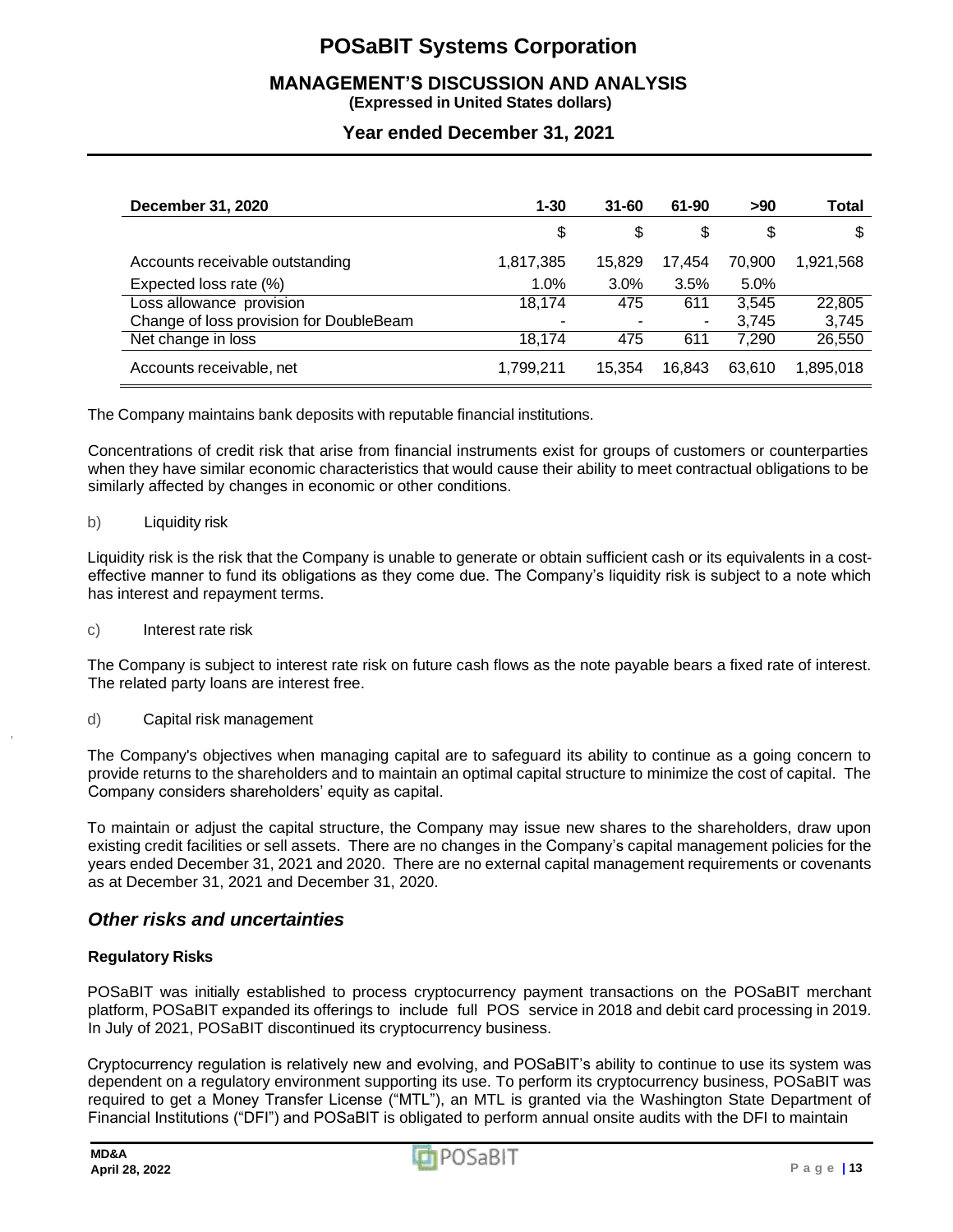#### **MANAGEMENT'S DISCUSSION AND ANALYSIS (Expressed in United States dollars)**

# **Year ended December 31, 2021**

the MTL license. Likewise, POSaBIT was subject to regulatory control on the use of Litecoin processing in cannabis stores. POSaBIT cryptocurrency business would have failed if it had been unable to maintain its Money Services Business ("MSB") registration or MTL license in the states that require it.

As part of its cryptocurrency business, POSaBIT was dependent on the use of Litecoin processing for its transaction model and faced many general risks related to Litecoin processing.

General risks that were associated with POSaBIT's cryptocurrency processing are:

- Regulation (State or Federal) that limits the ability to continue acceptance of cryptocurrency payments income or all of the applications in which it was accepted and used by the Company
- Rapidly changing exchange rates and price volatility that could have resulted in a loss on Bitcoin/Litecoin to dollar exchange transactions
- Fraud that impacts the Company's receipts at the merchant, processor, or exchange level
- The emergence of available alternative payment processing systems that reduce or eliminate the Company's revenues associated with its cryptocurrency payment processing system

#### **Market risk**

The POS equipment and services business is highly competitive, with a substantial number of large and well-entrenched competitors. We have current and potential competitors in merchant processing, almost all of which have considerably greater financial and other resources than we do. In addition, changes in the regulatory and technological environment are bringing about a global consolidation of financial services, a proliferation of competitors, and convergence among various forms of media. As a result, our profitability could face increased pressure from competition and developments of existing providers, consolidation of our customers, increased competition from new entrants and deployment of new technologies. If we are unable to respond effectively to any increased competitive pressure arising from the above factors, our revenues and results of operation could be adversely affected. Further, if our services are successful, others will enter the market, which may draw our customers away from us or preclude us from obtaining any additional customers.

### *Other risk factors*

#### **Novel Coronavirus ("COVID-19")**

The Company's operations could be significantly adversely affected by the effects of a widespread global outbreak of a contagious disease, including the recent outbreak of respiratory illness caused by COVID-19. The Company cannot accurately predict the impact COVID-19 will have on its operations and the ability of others to meet their obligations with the Company, including uncertainties relating to the ultimate geographic spread of the virus, the severity of the disease, the duration of the outbreak, and the length of travel and quarantine restrictions imposed by governments of affected countries. In addition, a significant outbreak of contagious diseases in the human population could result in a widespread health crisis that could adversely affect the economies and financial markets of many countries, resulting in an economic downturn that could further affect the Company's operations and ability to finance its operations.